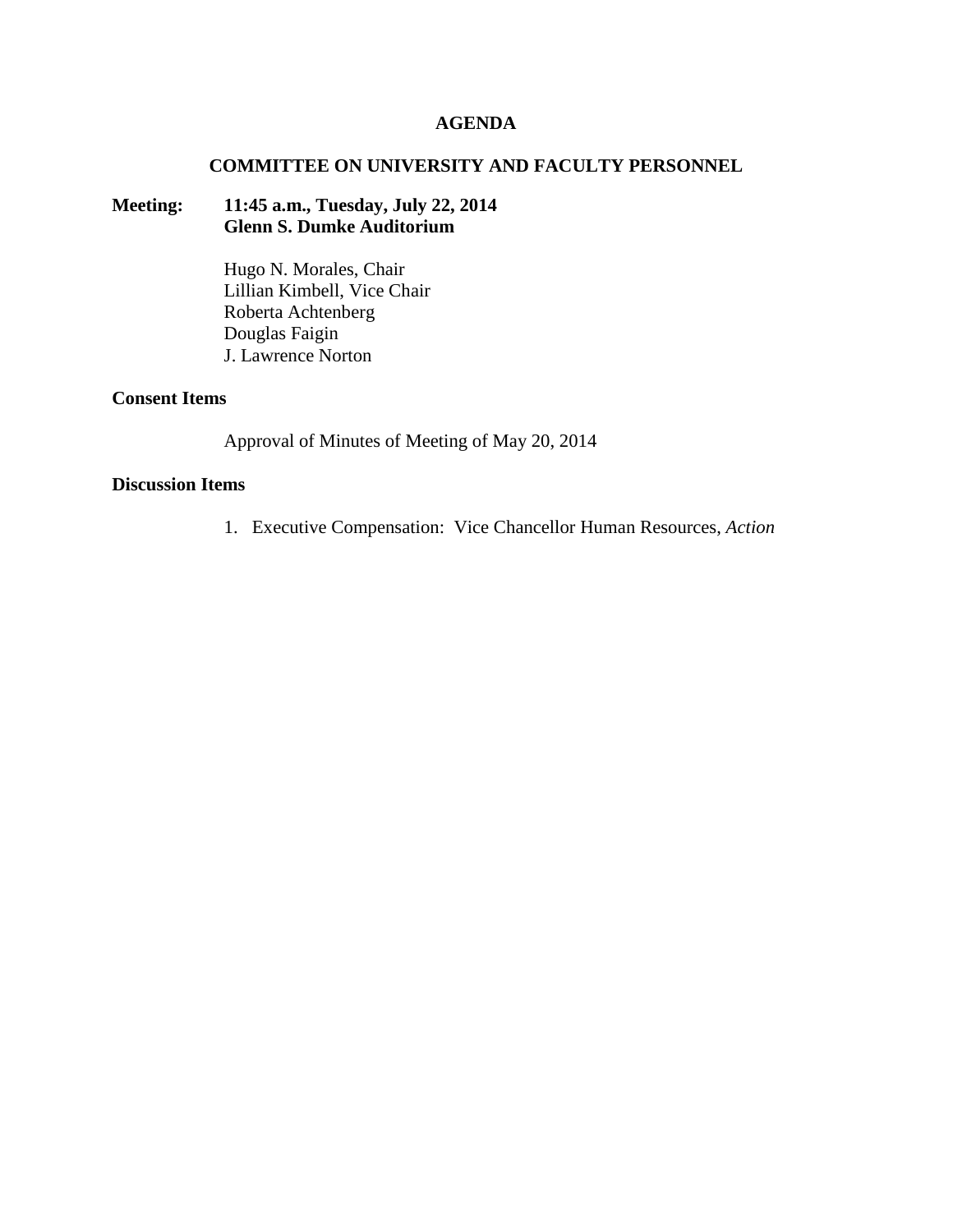### **MINUTES OF THE MEETING OF COMMITTEE ON UNIVERSITY AND FACULTY PERSONNEL**

**Trustees of The California State University Office of the Chancellor Glenn S. Dumke Conference Center 401 Golden Shore Long Beach, California**

**May 20, 2014**

#### **Members Present**

Debra Farar, Chair Lou Monville, Vice Chair Lillian Kimbell Bob Linscheid, Chair of the Board J. Lawrence Norton Steven G. Stepanek Timothy P. White, Chancellor

#### **Approval of Minutes**

The minutes of March 26, 2014, were approved as submitted.

### **Executive Compensation**

Agenda Item 1 was presented by Chancellor White. He proposed an annual salary of \$297,870 for Dr. Lisa Rossbacher as president of Humboldt State University. She will also receive a monthly auto allowance of \$1,000. He noted that the auto allowance is in accord with existing policy and the proposed compensation is equal to the current president's pay. Chancellor White stated that because Humboldt State does not have an official university residence for the president, Dr. Rossbacher will receive a \$50,000 annual housing allowance per trustee policy. Dr. Rossbacher will receive standard benefits for Executive classification employees including relocation benefits.

Lieutenant Governor Gavin Newsom indicated that while he supported the recommended salary and stipends for Dr. Rossbacher, he wanted to acknowledge the public speakers from the previous committee meeting who commented on their personal hardships as a result of the cut backs in funding for salaries. He also made comments to the effect that constituents will need to work together to restore state support in the university.

A motion was passed to recommend adoption of Agenda Item 1 as submitted. (RUFP 05-14-04)

Chancellor White presented Agenda Item 2. He explained that while Mr. Steve Relyea's appointment and compensation as executive vice chancellor and chief financial officer were approved at the March 26, 2014 meeting of the Board of Trustees, there was a change to the May 1, 2014 appointment date specified in the resolution. Chancellor White explained that following the Board meeting it was determined that Mr. Relyea would begin his appointment a day earlier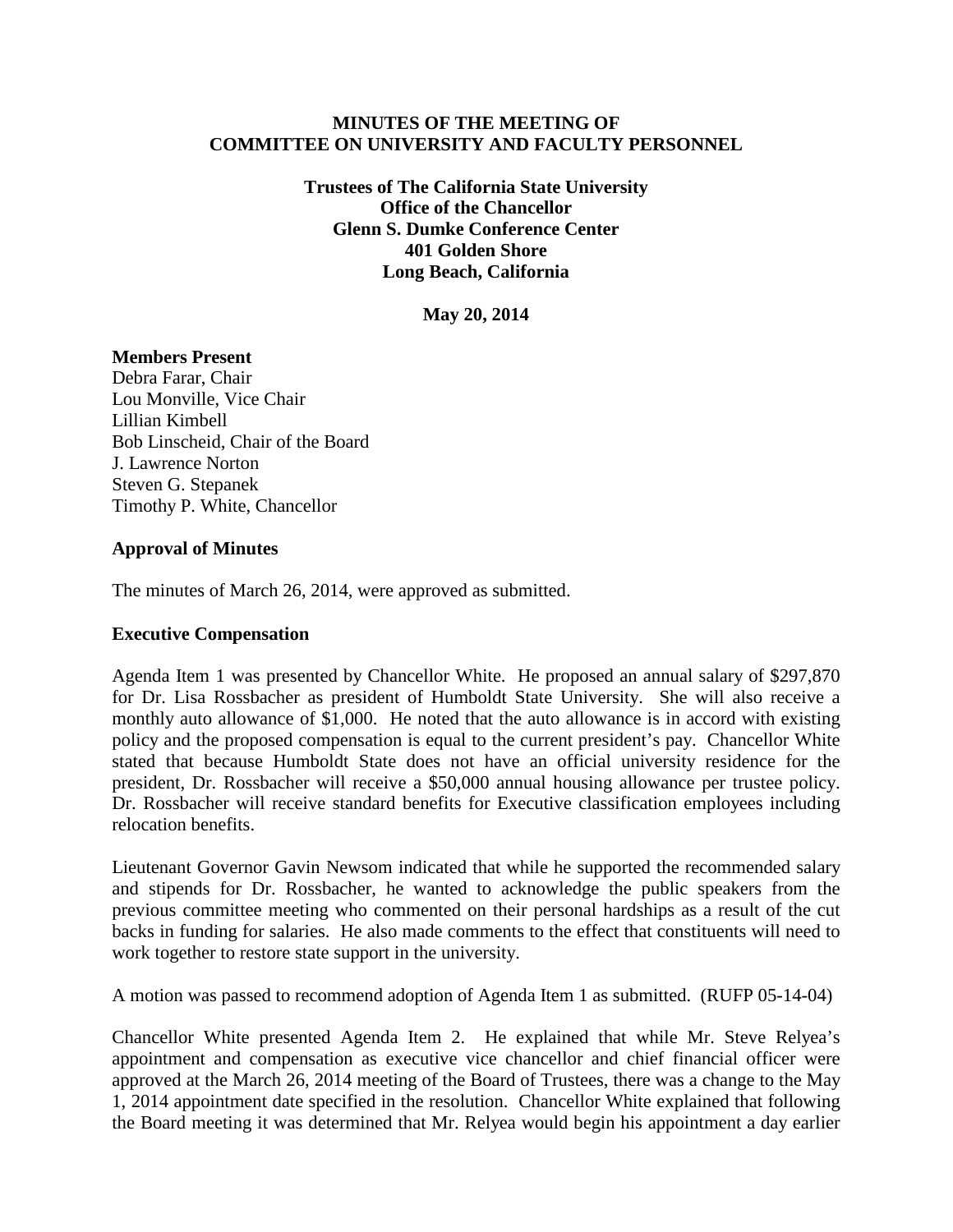#### 2 U&FP

than what was published in the resolution. Chancellor White stated that he consulted with Chair Linscheid who was in agreement with the change. Because this took place between Board meetings, the administrative change was made and subsequently brought to the Board so Mr. Relyea's revised appointment date of April 30, 2014 would be reflected in the Board record. A motion was passed to recommend adoption of the item as submitted. (RUFP 05-14-05)

Chancellor White presented Agenda Item 3 which provided information on the executive transition of President Rollin Richmond who will step down from his presidency of Humboldt State in June 2014. Chancellor White explained that when Dr. Richmond was appointed into his executive position in 2002, trustee policy provided for a one year transition program to which he is entitled. Chancellor White presented Dr. Richmond's transition assignment as published in the agenda item. He stated that Dr. Richmond will also represent the CSU on the Global Climate Leadership Council at the University of California. Dr. Richmond's salary during his transition assignment will be set at the annual rate of \$223,311. Chancellor White noted that Dr. Richmond's auto and housing allowance will be discontinued when he steps down from his presidency on June 30, 2014.

Trustee Farar adjourned the meeting.